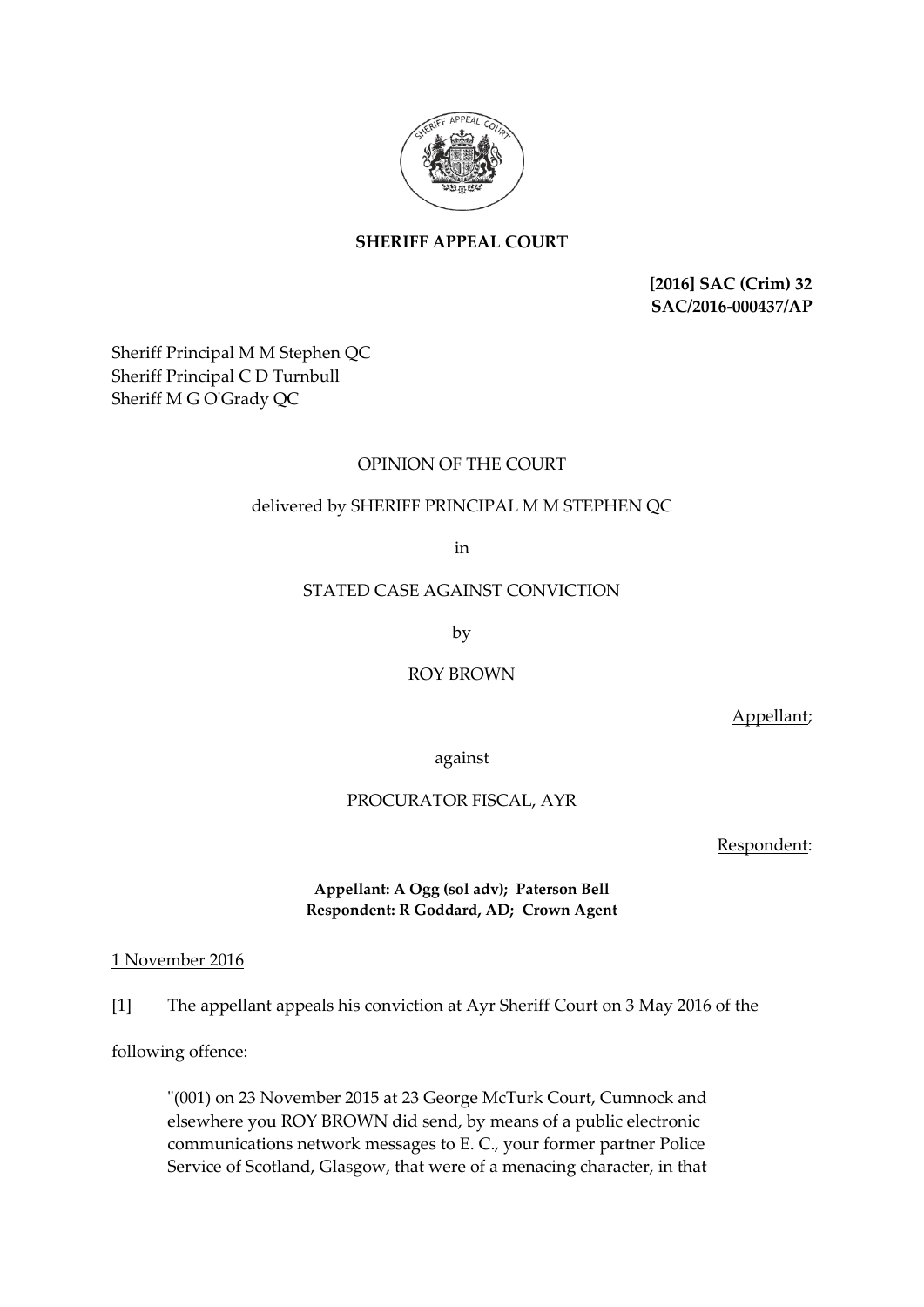through a social media network you did send messages that were of a threatening nature; CONTRARY to the Communications Act 2003, Section 127(1)(a)"

[2] The sheriff's stated case contains a single question for this court in the following terms:- "*Did the court err in repelling the submission of no case to answer*?"

[3] The background to this case as set out by the sheriff in her stated case has a domestic character. The appellant and the complainer had been in a relationship until April 2012.

There is a child of that relationship 'W' (date of birth 4 October 2011). After the separation

the appellant apparently had some limited supervised contact with the child. It appears that

relations between the appellant and the complainer had not been cordial and the complainer

had not encouraged any communication from the appellant and was not disposed to allow

contact between the appellant and their son.

[4] The charge relates to two Facebook messages from the appellant to the complainer's Facebook account posted at 2.15pm and 2.26pm on 23 November 2015. They are in the following terms:

> "*2.15 pm – why are you doing this to spite 'W' against me or something got ur shitty lawyers letter lol must admit quite funny really 'W' doesn't remember me get a grip we both know that aint true please 'E' am begging you a will not screw up with 'W' a love our wee guy and u know a do*"; and

"*2.26 pm – and also a get tht u hate me and probably wish a was dead but*  believe me when a tell you a will see 'W' if it kills me a will remember there is *no bail or anything now*".

[5] The complainer became distressed and upset on seeing that the appellant had sent the messages and before she read either. She took the second message to be a threat and believed the appellant knew her address and might attend uninvited. The complainer had, indeed, instructed her solicitor to reply to the letter from the appellant's solicitor seeking to contact with the child. The complainer had refused that request for contact.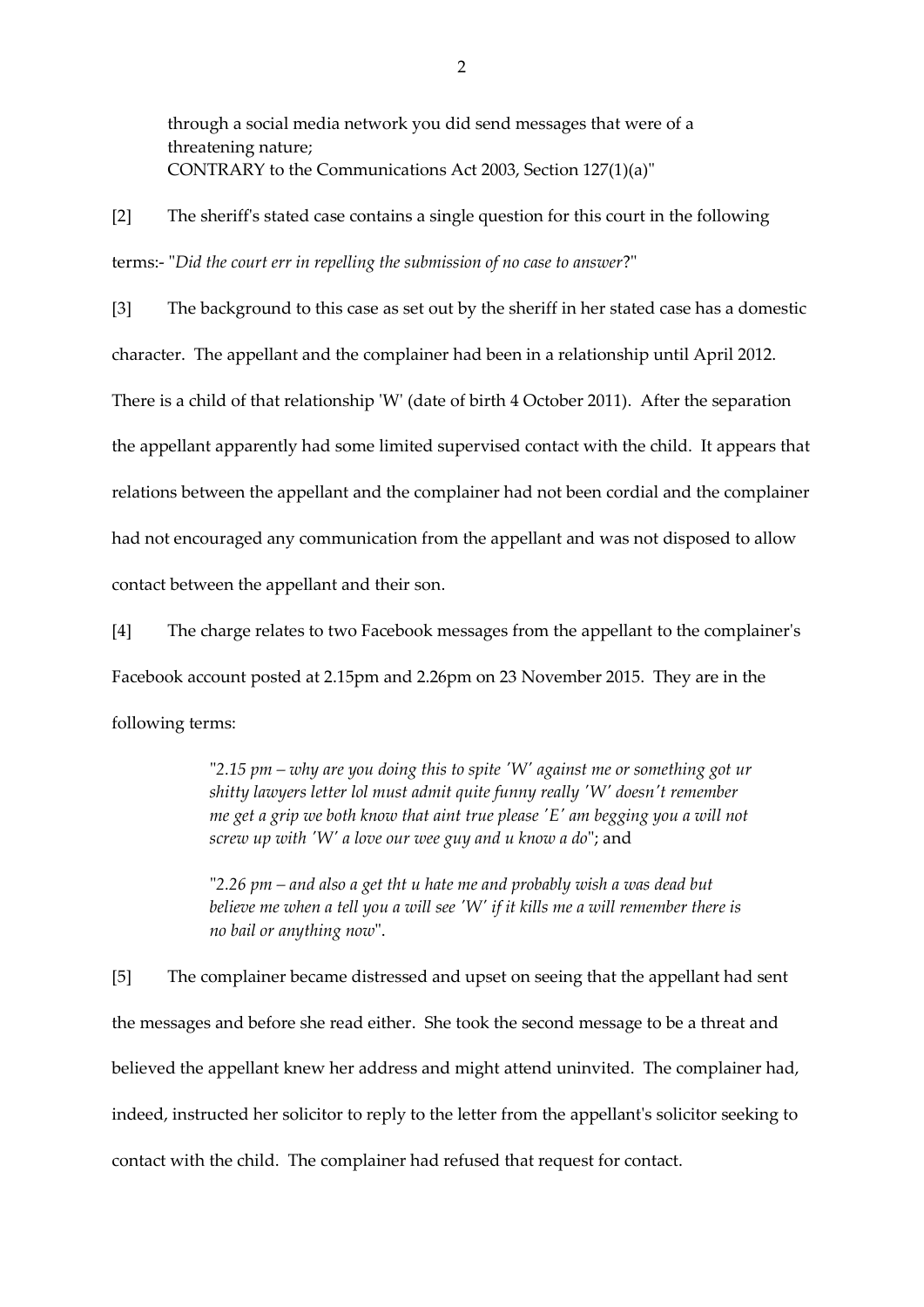[6] The complainer attended Ayr Police Station and reported the matter providing a copy of the Facebook messages. There is no dispute as to the content of the messages and that they had been sent by the appellant from his Facebook account to the complainer's. The complainer had not blocked the appellant's access to her Facebook page.

[7] It was argued on behalf of the appellant that the sheriff had erred in repelling the no case to answer submission. In respect of the first message, there was nothing menacing or threatening at all in that communication. The second message did not contain any threat. Although the complainer felt distressed and threatened she conceded under crossexamination that the message may have had a perfectly innocent purpose. It was insufficient that the complainer felt distressed and threatened. Indeed she said she was upset and distressed to see that the Appellant had sent her any message and that was before she had read the contents. It was necessary for the Crown to show objectively that the message was threatening or menacing and they had not done so. In order to prove the charge it was necessary that the Crown prove that the message sent by the appellant was either grossly offensive or of an indecent obscene or menacing character. The sheriff had failed to apply an objective test to the messages.

[8] The Crown rely on the nature of the message being menacing and that the context is important. The appellant had been subject to special conditions of bail preventing him from communicating with or contacting the complainer. It was, indeed, correct that these bail conditions no longer applied. On his release from prison the appellant engaged lawyers to seek contact with his son. The complainer was not minded to allow contact and she, herself, had engaged lawyers. The first message could be characterised as unpleasant but otherwise unobjectionable. The second message should properly be construed as threatening. There was an implied threat. The appellant would go to any lengths to have contact with his son.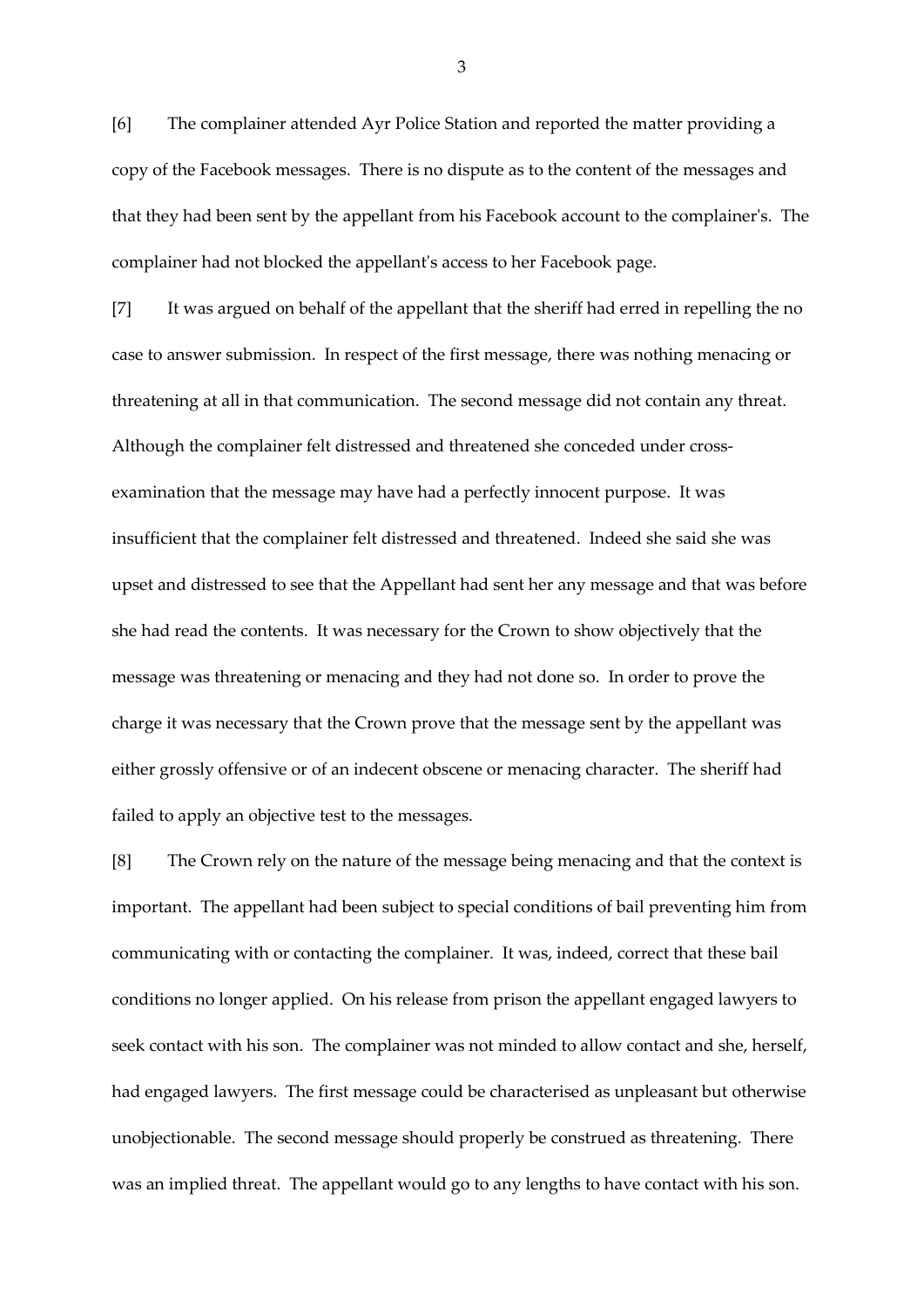The complainer felt threatened and distressed and took the second message to be a threat and reported it to the police. Against that background and given these facts and circumstances the Crown had led sufficient evidence to prove the charge.

[9] Section 127 of the Communications Act 2003 makes it an offence to send a message that is grossly offensive, indecent or menacing by means of a public electronic communications network. This section is designed to protect the public from threatening or menacing messages *inter alia.* The *actus reus* of the offence is the sending of the message of the proscribed character by the means mentioned in the section. The Communications Act 2003 is a UK Statute. Regard may be had to case law from England and Wales. In *D P P* v *Collins* [2006] UKHL 40 the House of Lords considered this offence. The offence of which the appellant was convicted cannot be proved unless the content of the message was of a "*menacing character*". When analysing a message to determine whether it is menacing or threatening that message needs to be examined in the context in which it was sent. A menacing message is one which conveys a threat. In the Divisional Court in *DPP* v *Collins* Sedley LJ made the following observation on what may be 'menacing':- "…*fairly plainly,(it) is a message which conveys a threat – in other words, which seeks to create a fear in or through the recipient that something unpleasant is going to happen.*" Conviction of this offence does not depend upon the message being received or the recipient's reaction or state of mind following receipt of the message. In *DPP* v *Collins* it was emphasised that the message or messages must be assessed objectively. Lord Bingham of Cornhill at para 8 observed:

> *"The offence is complete when the message is sent. Thus it can make no difference that the message is never received, for example because a recorded message is erased before anyone listens to it. Nor, with respect, can the criminality of a defendant's conduct depend on whether a message is received by A, who for any reason is deeply offended, or B who is not. On such an approach criminal liability would turn on an unforeseeable contingency."*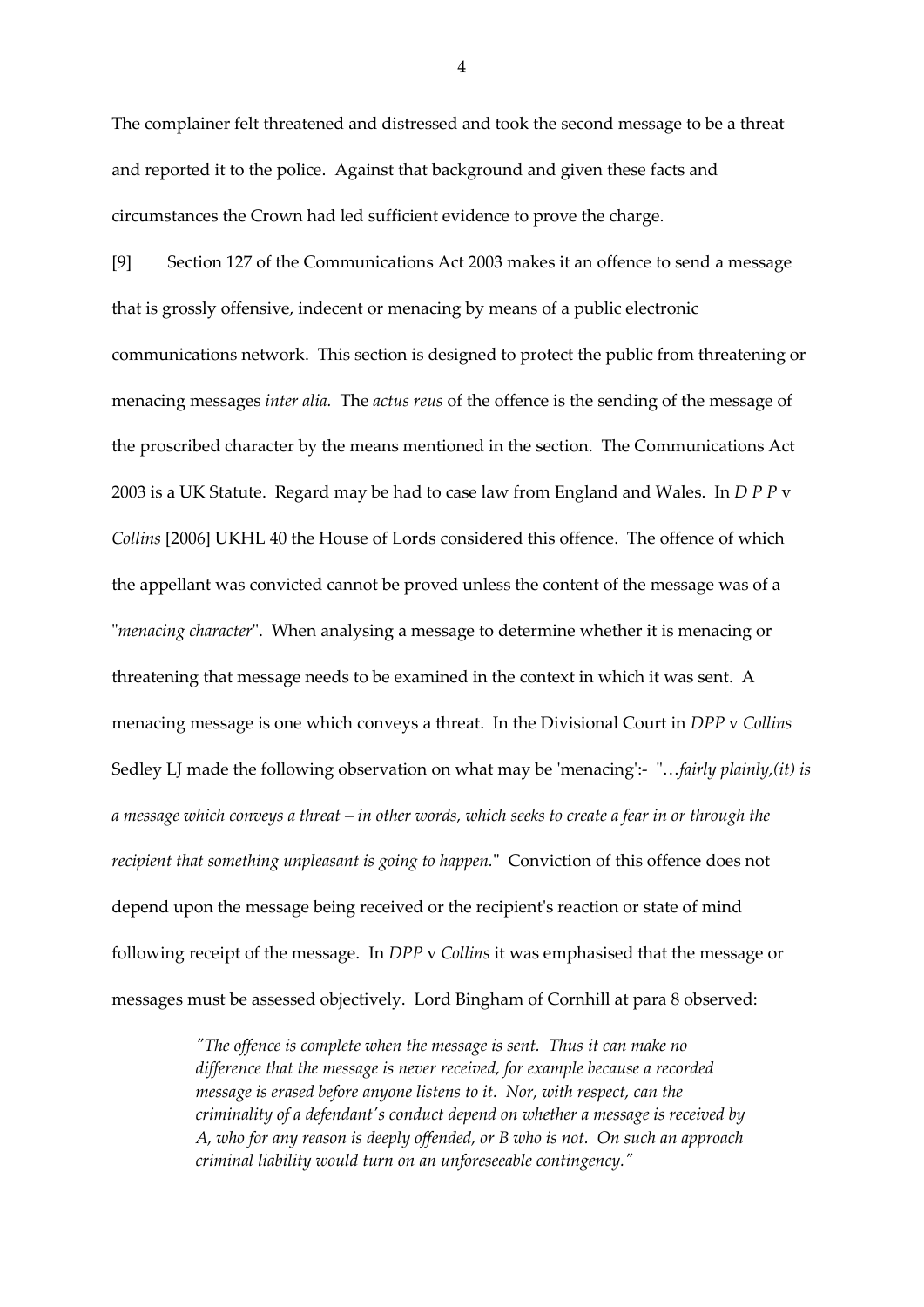Therefore the messages require to be considered objectively in the context in which they are sent. The reaction of the recipient or complainer is not the determining factor.

[10] On an objective analysis the first message is in the nature of a plea to the complainer not to turn his son against him. It was conceded that it is unobjectionable. The second message is a continuation of the first and returns to the issue of the child and contact with the child. That, in our view, is the context in which the messages should be assessed. The exchange relates to the issue of contact with the child of the relationship. Clearly, the complainer did not wish the appellant to have contact either with her or with her son. That, in itself, may explain the complainer's distress and upset. Contact can, of course, be a Trojan Horse to effect continued communication with an estranged and unwilling former partner. However, any court will be aware of the difficulties and upset that can arise in such family disputes but in assessing the nature of messages which pass between parties for the purpose of criminal liability the court should not only have regard to that background but must undertake an objective assessment of the words deployed. That analysis should allow the court to recognise whether the boundary has been crossed between words which may be unwelcome, intemperate or even upsetting and words which are menacing and threatening. In our opinion, had the sheriff made that objective assessment she would have recognised that the messages did not contravene section 127 of the 2003 Act for the very simple reason that the messages lack menace. We agree that the first message is not objectionable at all. We are not persuaded that the second message contains anything more than an expression by the appellant of his determination to pursue his quest for contact with his son. There is no explicit threat or menace. The second message plainly reiterates the appellant's determination to see his son and contains words to the effect that he is no longer subject to bail conditions. At its highest this message contains both factual information and a vague